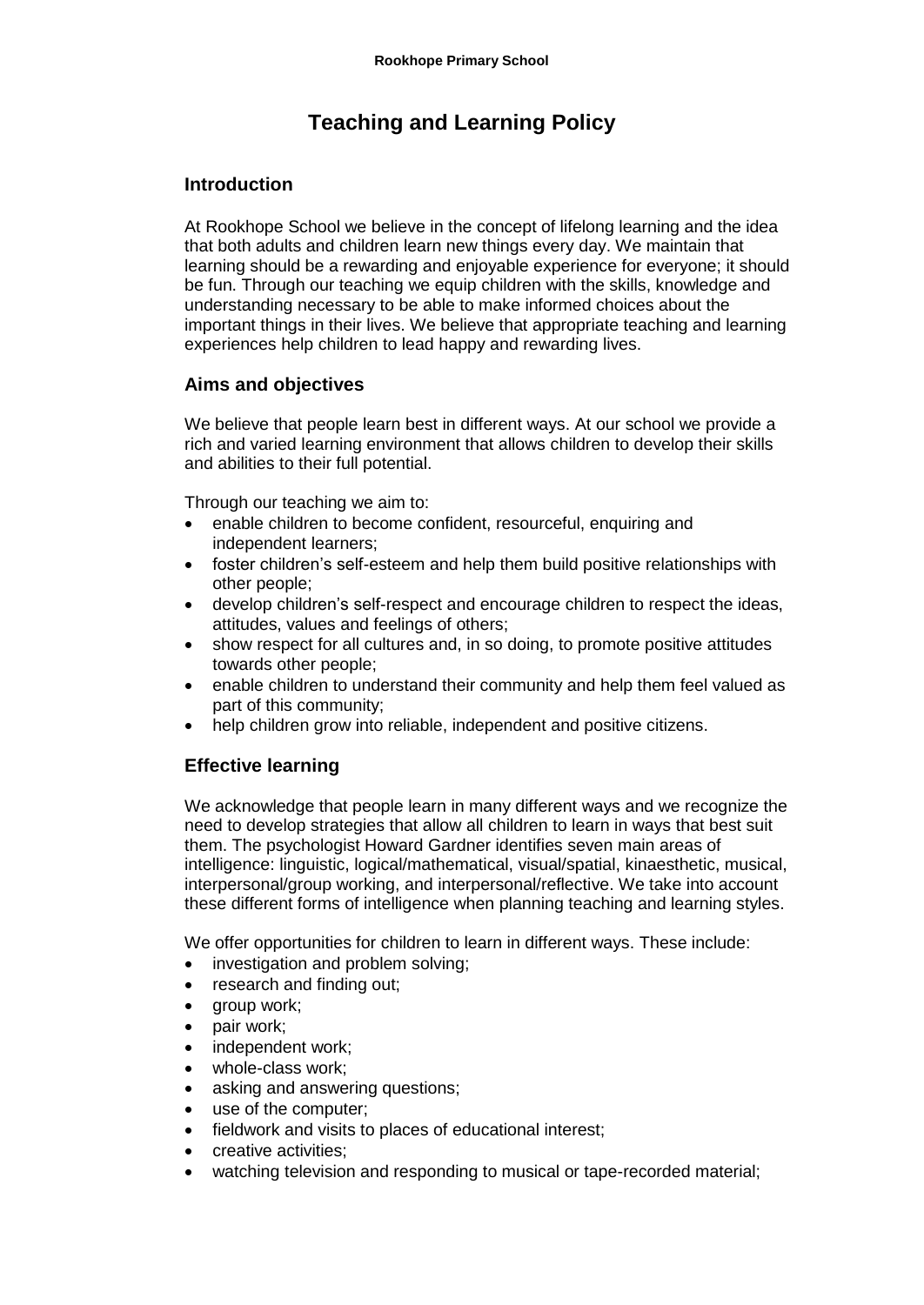- debates, role-plays and oral presentations;
- designing and making things;
- participation in athletic or physical activity.
- using ICT

We encourage children to take responsibility for their own learning, to be involved as far as possible in reviewing the way they learn, and to reflect on how they learn – what helps them learn and what makes it difficult for them to learn.

#### **Effective teaching**

When teaching we focus on motivating the children and building on their skills, knowledge and understanding of the curriculum. We use the school curriculum plan to guide our teaching. This sets out the aims, objectives and values of the school and details what is to be taught to each year group.

We base our teaching on our knowledge of the children's level of attainment. Our prime focus is to develop further the knowledge and skills of the children. We strive to ensure that all tasks set are appropriate to each child's level of ability. When planning work for children with special educational needs we give due regard to information and targets contained in the children's Individual Education Plans (IEPs). We have high expectations of all children, and we believe that their work here at Rookhope School is of the highest possible standard.

We set academic targets for the children in each academic year and we share these targets with children and their parents. We review the progress of each child at the end of the academic year and set revised targets.

We plan our lessons with clear learning objectives. We take these objectives from the National Curriculum or the Primary Framework for Literacy and mathematics. Our lesson plans contain information about the tasks to be set, the resources needed, and the way we assess the children's work. We evaluate all lessons so that we can modify and improve our teaching in the future.

Each of our teachers makes a special effort to establish good working relationships with all children in the class. We treat the children with kindness and respect. We treat them fairly and give them equal opportunity to take part in class activities. All our teachers follow the school policy with regard to discipline and classroom management. We set and agree with children the class code of conduct. We expect all children to comply with these rules that we jointly devise to promote the best learning opportunities for all. We praise children for their efforts and, by so doing, we help to build positive attitudes towards school and learning in general. We insist on good order and behaviour at all times. When children misbehave we follow the guidelines for sanctions as outlined in our school behaviour policy.

We ensure that all tasks and activities that the children do are safe. When we plan to take children out of school, we first inform parents and obtain their permission. All activities which involve leaving the school for more than half a day are subject to successful risk assessments carried out by staff and the Educational Visits Co-ordinator (Head teacher) which are then posted to, and granted permission by, the Health & Safety Department within the LA.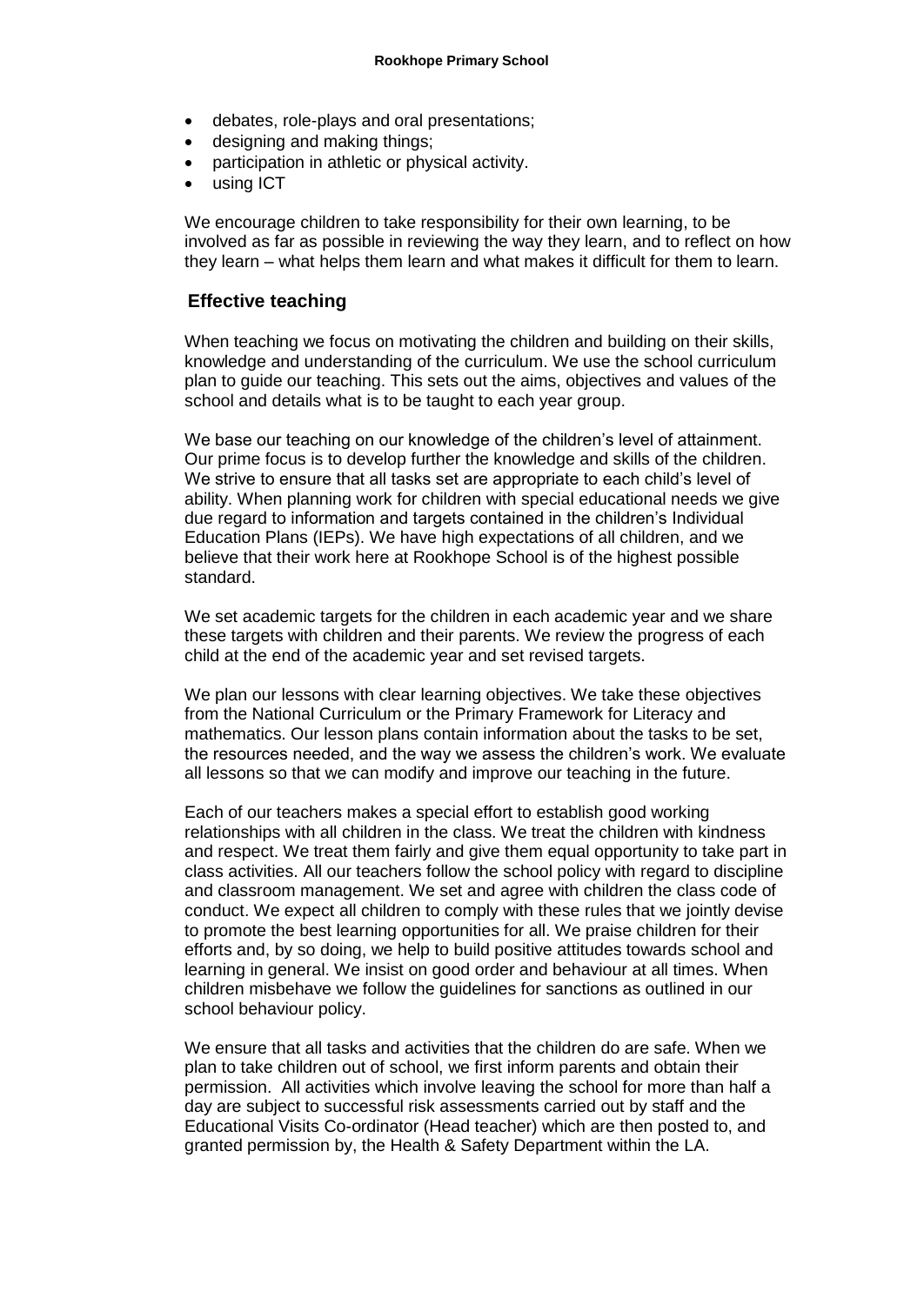We deploy learning assistants and other adult helpers as effectively as possible. Sometimes they work with individual children and sometimes they work with small groups. Our adult helpers also assist with the preparation and storage of classroom equipment.

Our classrooms are attractive learning environments. We change displays at least once a term, to ensure that the classroom reflects the topics studied by the children. We ensure that all children have the opportunity to display their best work at some time during the year. All classrooms have a range of dictionaries and fiction and non-fiction books, as well as displays relating to literacy and numeracy. We believe that a stimulating environment sets the climate for learning, and an exciting classroom promotes independent use of resources and high-quality work by the children.

All our teachers reflect on their strengths and weaknesses and plan their professional development needs accordingly. We do all we can to support our teachers in developing their skills, so that they can continually improve their practice.

We conduct all our teaching in an atmosphere of trust and respect for all.

## **The role of governors**

Our governors determine, support, monitor and review the school policies on teaching and learning. In particular they:

- support the use of appropriate teaching strategies by allocating resources effectively;
- ensure that the school buildings and premises are best used to support successful teaching and learning;
- monitor teaching strategies in the light of health and safety regulations;
- monitor how effective teaching and learning strategies are in terms of raising pupil attainment;
- ensure that staff development and performance management policies promote good quality teaching;
- monitor the effectiveness of the school's teaching and learning policies through the school self-review processes. These include reports from subject leaders and the termly Head teacher's report to governors as well as a review of the in-service training sessions attended by our staff.

## **The role of parents**

We believe that parents have a fundamental role to play in helping children to learn. We do all we can to inform parents about what and how their children are learning by:

- holding parents' evenings to explain our school strategies for teaching literacy, mathematics and health education;
- sending information to parents at the start of each term in which we outline the topics that the children will be studying during that term at school;
- sending regular reports to parents in which we explain the progress made by each child and indicate how the child can improve further;
- explaining to parents how they can support their children with homework. We suggest, for example, regular shared reading with very young children, and support for older children with their projects and investigative work.